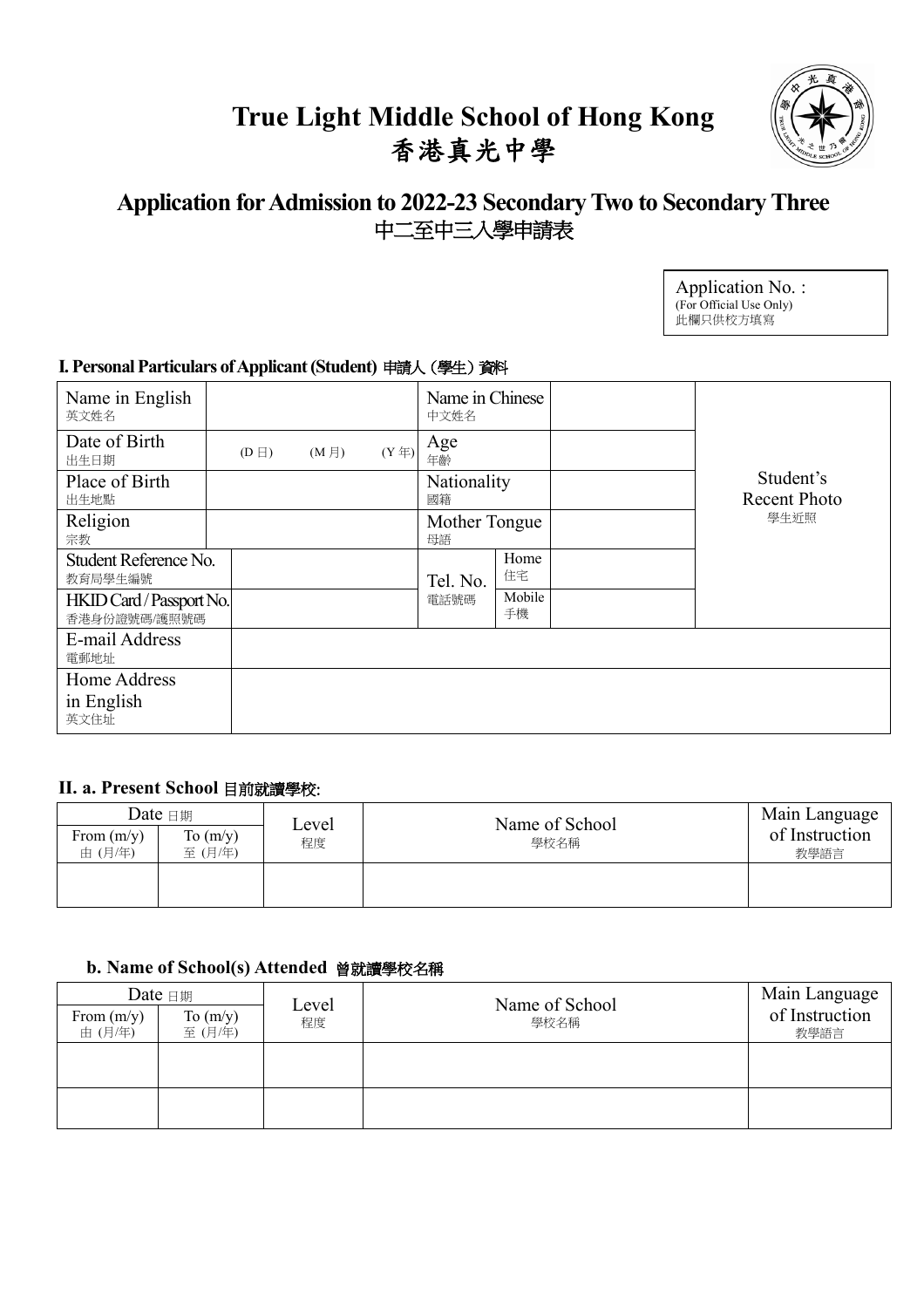## **III. Academic Results & Conduct of Last 3 Years** 最近三年的學業成績及操行

| <b>Subject</b> 科目<br><b>Form</b> &<br>Term 學期 | <b>Chinese</b><br>中文<br>(marks/grade)<br>(分數/等級) | <b>English</b><br>英文<br>(marks/grade)<br>(分數/等級) | <b>Mathematics</b><br>數學<br>(marks/grade)<br>(分數/等級) | Average<br>Marks/Grade<br>平均分 / 等級 | <b>Class Rank</b><br>全班名次<br>(if applicable<br>如適用) | <b>Form Rank</b><br>全級名次<br>(if applicable<br>如適用) | Conduct<br>操行 |
|-----------------------------------------------|--------------------------------------------------|--------------------------------------------------|------------------------------------------------------|------------------------------------|-----------------------------------------------------|----------------------------------------------------|---------------|
|                                               |                                                  |                                                  |                                                      |                                    |                                                     |                                                    |               |
|                                               |                                                  |                                                  |                                                      |                                    |                                                     |                                                    |               |
|                                               |                                                  |                                                  |                                                      |                                    |                                                     |                                                    |               |
|                                               |                                                  |                                                  |                                                      |                                    |                                                     |                                                    |               |
|                                               |                                                  |                                                  |                                                      |                                    |                                                     |                                                    |               |
|                                               |                                                  |                                                  |                                                      |                                    |                                                     |                                                    |               |

\* Please attach photocopies of School Reports 請連同成績表影印本遞交 (如適用)

### **IV. Participation in Academic and Other Learning Experience (in last 3 years)**

參與學術及其他學習經歷 (最近三年)

#### **a. Academic** (學術)

| Year<br>年份 | Organization<br>主辦機構 | Activities / Certificates / Awards*<br>活動/證書/獎項* |
|------------|----------------------|--------------------------------------------------|
|            |                      |                                                  |
|            |                      |                                                  |
|            |                      |                                                  |
|            |                      |                                                  |

### **b. Other Learning Experience** (其他學習經歷)

| Categories 項目    | Year<br>年份 | Organization<br>主辦機構 | Activities / Certificates / Awards*<br>活動 / 證書 / 獎項* |
|------------------|------------|----------------------|------------------------------------------------------|
| Extra-curricular |            |                      |                                                      |
| Activities       |            |                      |                                                      |
| 課外活動             |            |                      |                                                      |
|                  |            |                      |                                                      |
| Community        |            |                      |                                                      |
| Service          |            |                      |                                                      |
| 義務工作             |            |                      |                                                      |
|                  |            |                      |                                                      |
| Others 其 他       |            |                      |                                                      |

\* Please attach photocopies of award certificates (if applicable) 請連同獲獎證書影印本遞交 (如適用)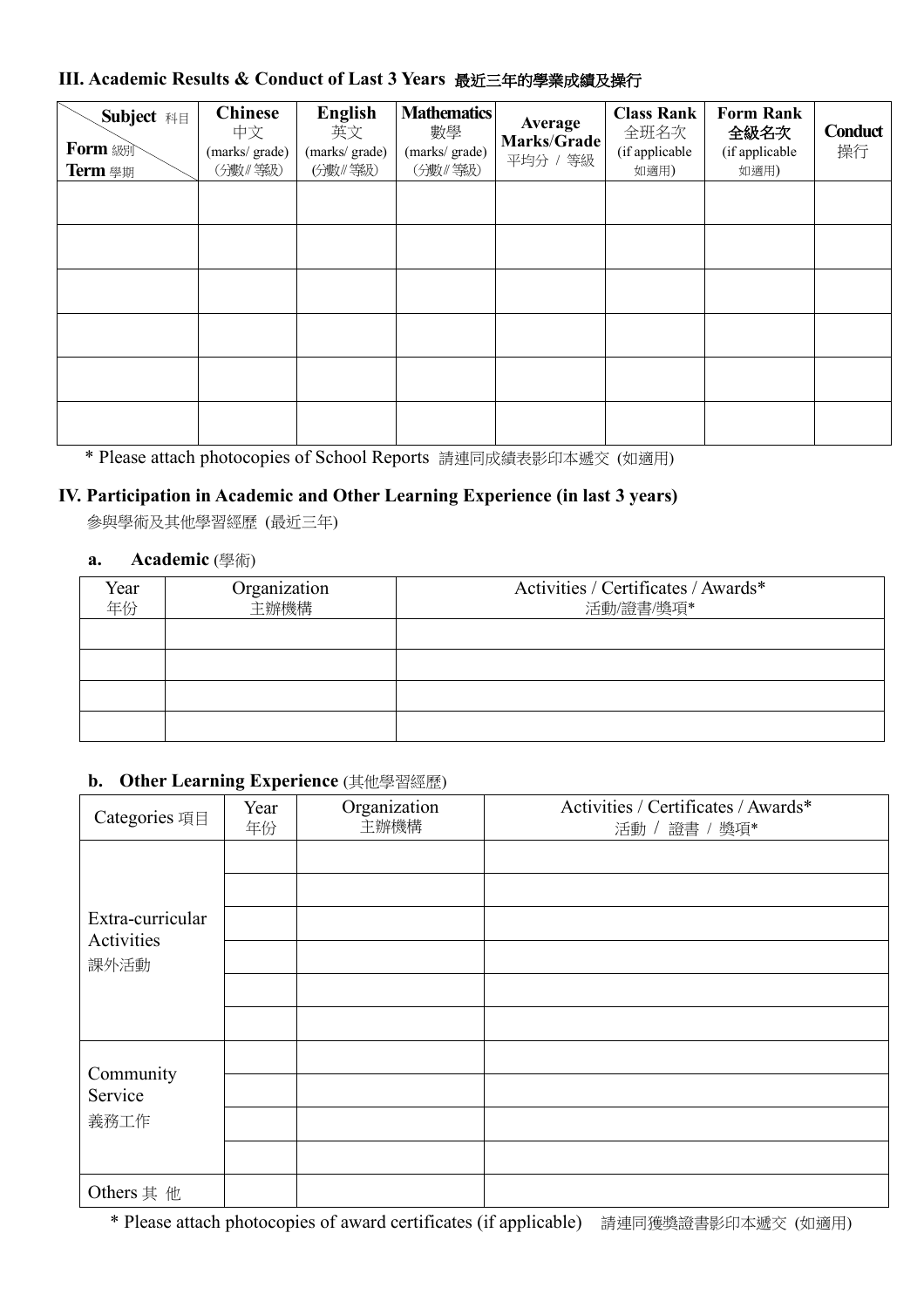#### **V. Family Information** 家庭資料

|                                         | <b>Father / Guardian</b> 父親 / 監護人(1) | Mother / Guardian 母親 / 監護人(2) |
|-----------------------------------------|--------------------------------------|-------------------------------|
| Name in English & Chinese<br>中英文姓名      |                                      |                               |
| <b>Education Level</b><br>教育程度          |                                      |                               |
| <b>Occupation / Position</b><br>職業 / 職位 |                                      |                               |
| <b>Name of Company</b><br>公司名稱          |                                      |                               |
| <b>Contact Tel. No.</b><br>聯絡電話         |                                      |                               |
| <b>E-mail Address</b><br>電郵地址           |                                      |                               |

If the applicant's mother or sister has studied/is studying in this school, please fill in her information below. 如申請人的母親或姊妹曾/現於本校就讀,請填寫下列資料。

| Name $\#$ $\&$ | <b>Class Attending/</b><br><b>Year of Graduation/</b><br><b>Year of Leaving True Light</b><br>現就讀班別/畢業年份/離校年份 | <b>Relationship with Applicant</b><br>(Student)<br>與申請人 (學生)關係 |
|----------------|---------------------------------------------------------------------------------------------------------------|----------------------------------------------------------------|
|                |                                                                                                               |                                                                |
|                |                                                                                                               |                                                                |

#### **VI. Referees (if applicable)** 推薦人 (如適用)

| <b>Name</b><br>姓名 | Occupation<br>職業 | <b>Contact Tel. No.</b><br>聯絡電話 | <b>Relationship with Applicant (Student)</b><br>與申請人 (學生) 關係 |
|-------------------|------------------|---------------------------------|--------------------------------------------------------------|
|                   |                  |                                 |                                                              |
|                   |                  |                                 |                                                              |

My daughter would like to apply for a place in Secondary \_\_\_\_\_ for the year 2022- 2023. 本人謹此為女兒申請 貴校之 2022-2023 中\_\_\_\_\_學位。

I / We confirm that the information and the documents I / we have provided are true and complete. 本人(等)證實本人提供之各項資料及文件均屬詳實。

Signature of Applicant (Student) Signature of Parent / Guardian Date

申請人(學生)簽名 アンチュー 家長 / 監護人簽名 マンチュー 日期

 $\mathcal{L}_\mathcal{L} = \{ \mathcal{L}_\mathcal{L} = \{ \mathcal{L}_\mathcal{L} = \{ \mathcal{L}_\mathcal{L} = \{ \mathcal{L}_\mathcal{L} = \{ \mathcal{L}_\mathcal{L} = \{ \mathcal{L}_\mathcal{L} = \{ \mathcal{L}_\mathcal{L} = \{ \mathcal{L}_\mathcal{L} = \{ \mathcal{L}_\mathcal{L} = \{ \mathcal{L}_\mathcal{L} = \{ \mathcal{L}_\mathcal{L} = \{ \mathcal{L}_\mathcal{L} = \{ \mathcal{L}_\mathcal{L} = \{ \mathcal{L}_\mathcal{$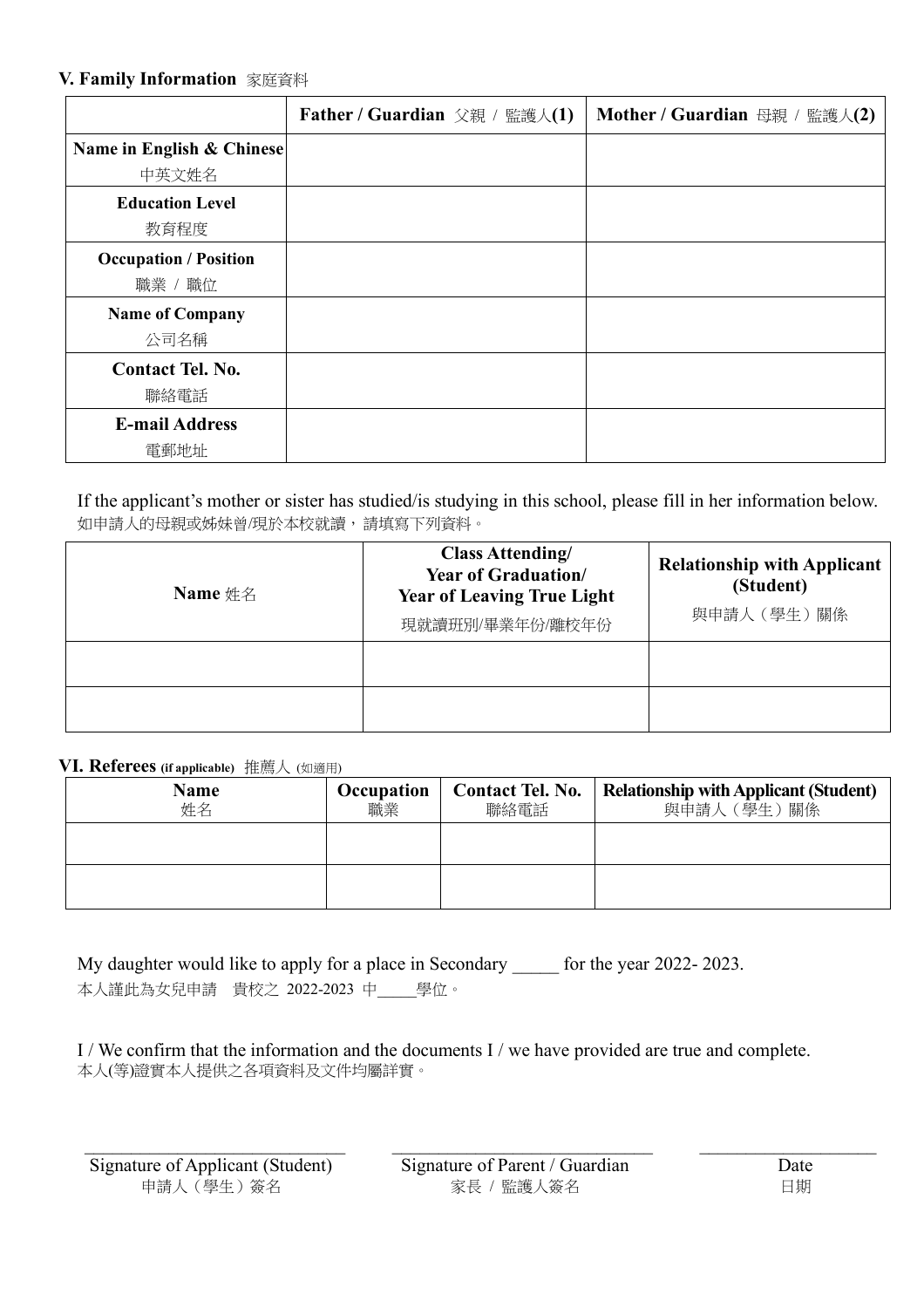# **True Light Middle School of Hong Kong**



## **Application for 2022-2023 Secondary TWO to Secondary THREE**

### **Application Deadline: 30 May 2022**

- 1. Applicants are requested to submit the following documents BY HAND to our School:
	- $\triangleright$  A covering letter explaining why you would like to apply for our School
	- $\triangleright$  A completed application form
	- Ø A copy of Hong Kong Identity Card or Birth Certificate
	- $\triangleright$  Copies of the most recent School Reports from the past three years
	- $\triangleright$  Copies of the awards and certificates of the academic, extra-curricular activities and/or services
	- Ø Principal's recommendation letter *(if any)*
	- $\triangleright$  A self-addressed stamped envelope
- 2. SELECTED applicants will be notified about sitting the Chinese, English and Mathematics written entrance examinations as well as attending an interview, which will be conducted in both English and Cantonese on **Saturday, 11 June 2022.**
- 3. The following criteria and weighting will be taken into consideration for admission:

|     | i) Academic Performance                                                  | 60% |
|-----|--------------------------------------------------------------------------|-----|
|     | ii) Performance in Interview                                             | 20% |
|     | iii) Conduct                                                             | 10% |
| iv) | Performance in Extra-curricular Activities, Community Service and Awards | 10% |

- 4. Application results will be announced in late-June 2022.
- 5. In case your contact details, including mail address, email address or phone number, have changed, please inform our School as soon as possible.
- 6. For enquiries, please contact the School Office at (852) 2576 0703.

| Office Hours | Mon – Fri 9:00 a.m. – 4:00 p.m., Sat 9:00 a.m. – 12:00 noon,<br>(Exclude public holidays) |
|--------------|-------------------------------------------------------------------------------------------|
| Venue        | School Office                                                                             |
|              | 50 Tai Hang Road, Hong Kong Tel. No.: 2576 0703                                           |